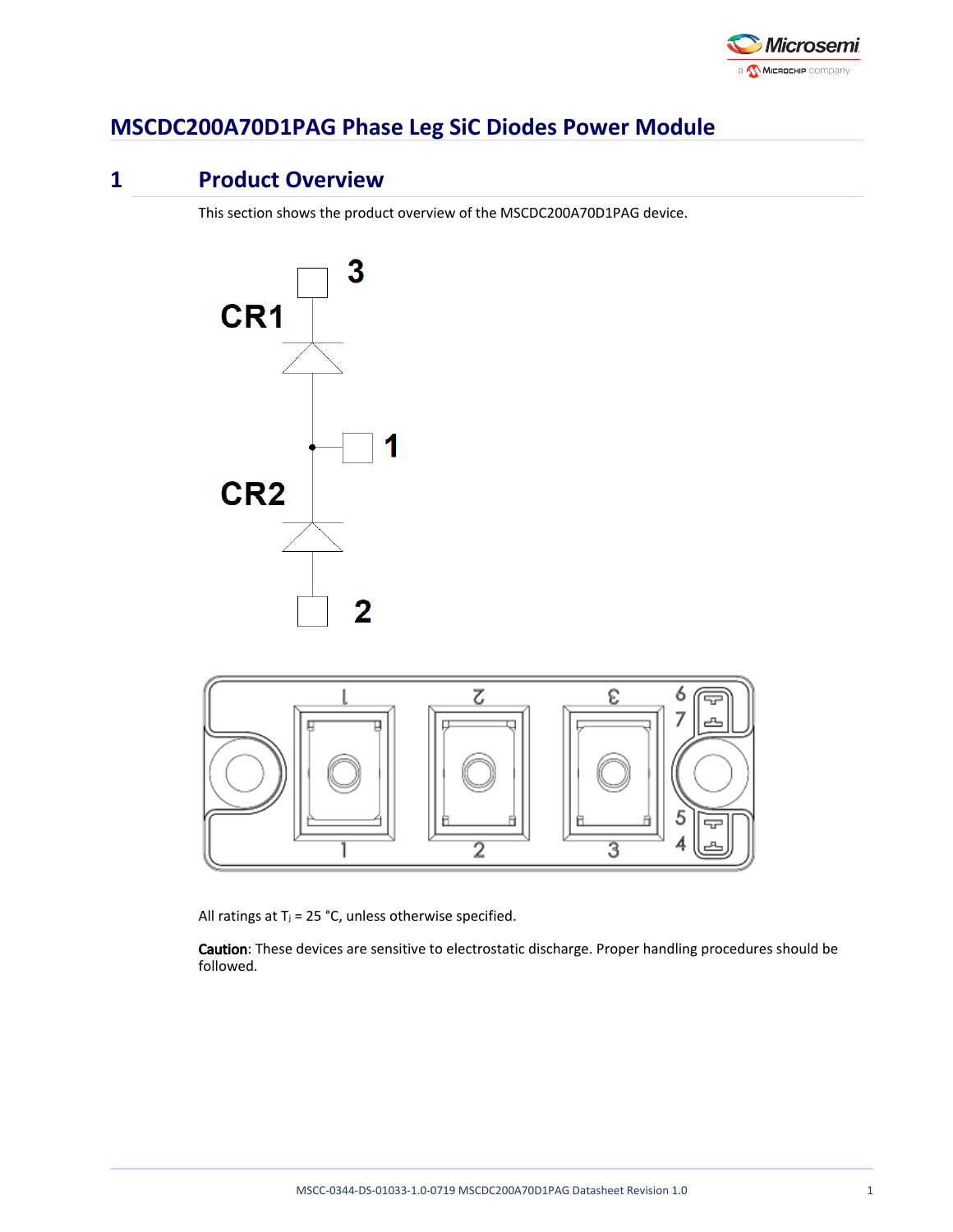

## **1.1 Features**

The following are key features of the MSCDC200A70D1PAG device:

- **•** Silicon carbide (SiC) Schottky diode
	- Zero reverse recovery
	- Zero forward recovery
	- Temperature-independent switching behavior
	- Positive temperature coefficient on VF
- M5 power connectors
- $\bullet$ Aluminum nitride (AlN) substrate for improved thermal performance

## **1.2 Benefits**

The following are benefits of the MSCDC200A70D1PAG device:

- $\bullet$ Stable temperature behavior
- $\bullet$ Low losses
- $\bullet$ Direct mounting to heatsink (isolated package)
- Low junction-to-case thermal resistance
- $\bullet$ RoHS compliant

### **1.3 Applications**

The MSCDC200A70D1PAG device is designed for the following applications:

- $\bullet$ Welding converters
- $\bullet$ Switched mode power supplies
- Uninterruptible power supplies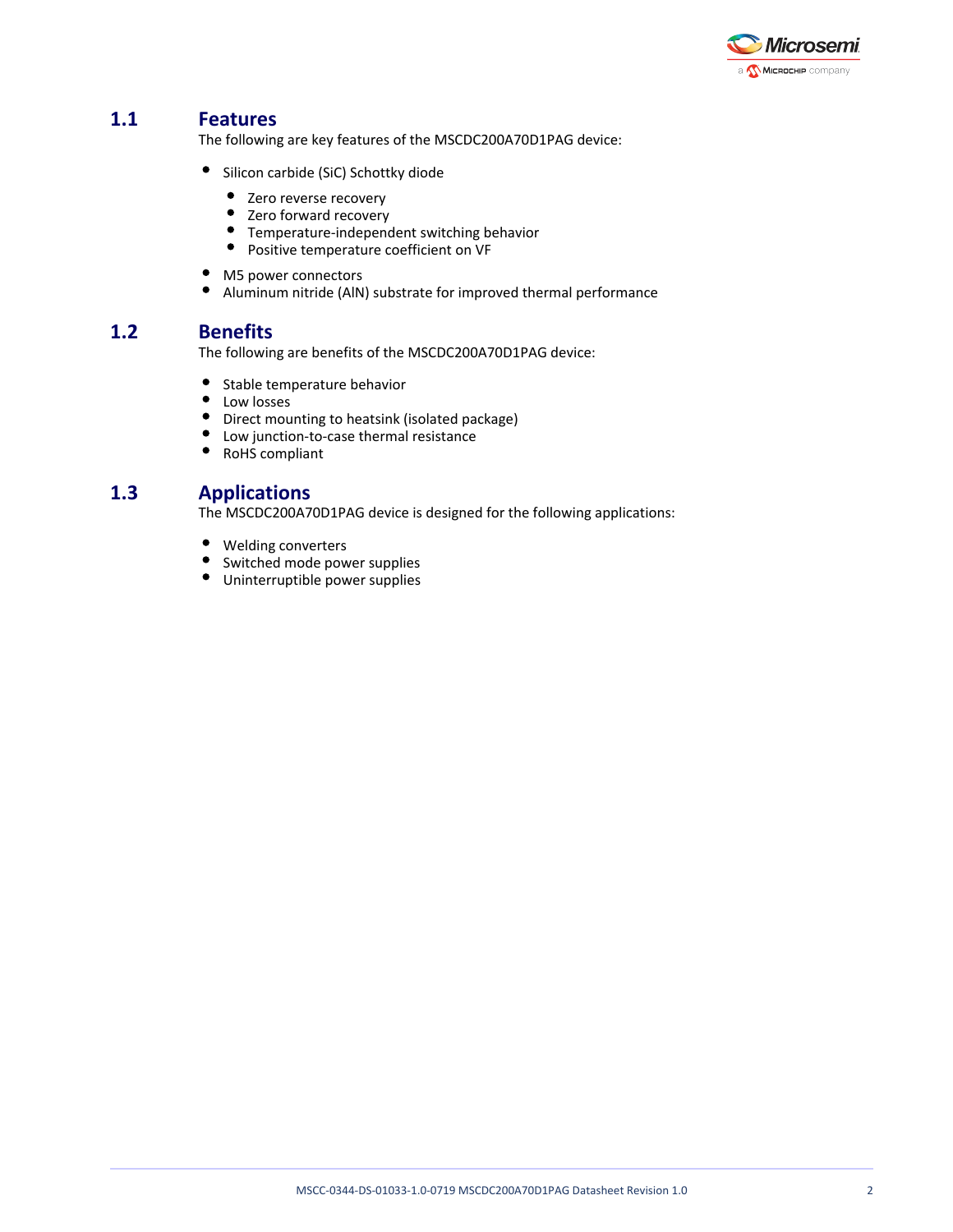

# **2 Electrical Specifications**

This section shows the electrical specifications of the MSCDC200A70D1PAG device.

## **2.1 Absolute Maximum Ratings**

The following table shows the absolute maximum ratings per SiC diode of the MSCDC200A70D1PAG device.

#### **Table 1 • Absolute Maximum Ratings**

| Symbol      | Parameter                       |               | <b>Maximum Ratings</b> | Unit |
|-------------|---------------------------------|---------------|------------------------|------|
| <b>VRRM</b> | Repetitive peak reverse voltage |               | 700                    |      |
|             | DC forward current              | $T_c = 65 °C$ | 200                    |      |

The following table shows the thermal and package characteristics of the MSCDC200A70D1PAG device.

#### **Table 2 • Thermal and Package Characteristics**

| Symbol       | Characteristic                                                       |               |                | Min   | Max                    | Unit |
|--------------|----------------------------------------------------------------------|---------------|----------------|-------|------------------------|------|
| <b>VISOL</b> | RMS isolation voltage, any terminal to case t =1 minute, 50 Hz/60 Hz |               |                | 4000  |                        | v    |
| Tı           | Operating junction temperature range                                 |               |                | $-40$ | 175                    | °C   |
| <b>T</b> JOP | Recommended junction temperature under switching conditions          |               |                | $-40$ | $T_{\text{imax}}$ - 25 |      |
| Tstg         | Storage temperature range                                            |               |                | $-40$ | 125                    |      |
| Tc           | Operating case temperature                                           |               |                | $-40$ | 125                    |      |
| Torque       | Mounting torque                                                      | For terminals | M <sub>5</sub> | 2     | 3.5                    |      |
|              |                                                                      | To heatsink   | M <sub>6</sub> | 3     | 5                      | N.m  |
| Wt           | Package weight                                                       |               |                |       | 160                    | g    |

## **2.2 Electrical Performance**

The following table shows the electrical characteristics per SiC diode of the MSCDC200A70D1PAG device.

| Symbol       | Characteristic           | <b>Test Conditions</b>              |                | Min | Typ  | Max   | Unit |
|--------------|--------------------------|-------------------------------------|----------------|-----|------|-------|------|
| $V_F$        | Diode forward voltage    | $I_F = 200 A$                       | $T_i = 25 °C$  |     | 1.5  | 1.8   | v    |
|              |                          |                                     | $T_i = 175 °C$ |     | 1.9  |       |      |
| <b>IRM</b>   | Reverse leakage current  | $V_R = 700 V$                       | $T_i = 25 °C$  |     | 60   | 800   | μA   |
|              |                          |                                     | $T_i = 175 °C$ |     | 1000 |       |      |
| Qc           | Total capacitive charge  | $V_R = 400 V$                       |                |     | 532  |       | nC   |
| $\mathsf{C}$ | <b>Total capacitance</b> | $f = 1$ MHz, $V_R = 200$ V          |                |     | 992  |       | pF   |
|              |                          | $f = 1$ MHz, $V_R = 400$ V          |                |     | 864  |       |      |
| RthJC        |                          | Junction-to-case thermal resistance |                |     |      | 0.241 | °C/W |

#### **Table 3 • Electrical Characteristics**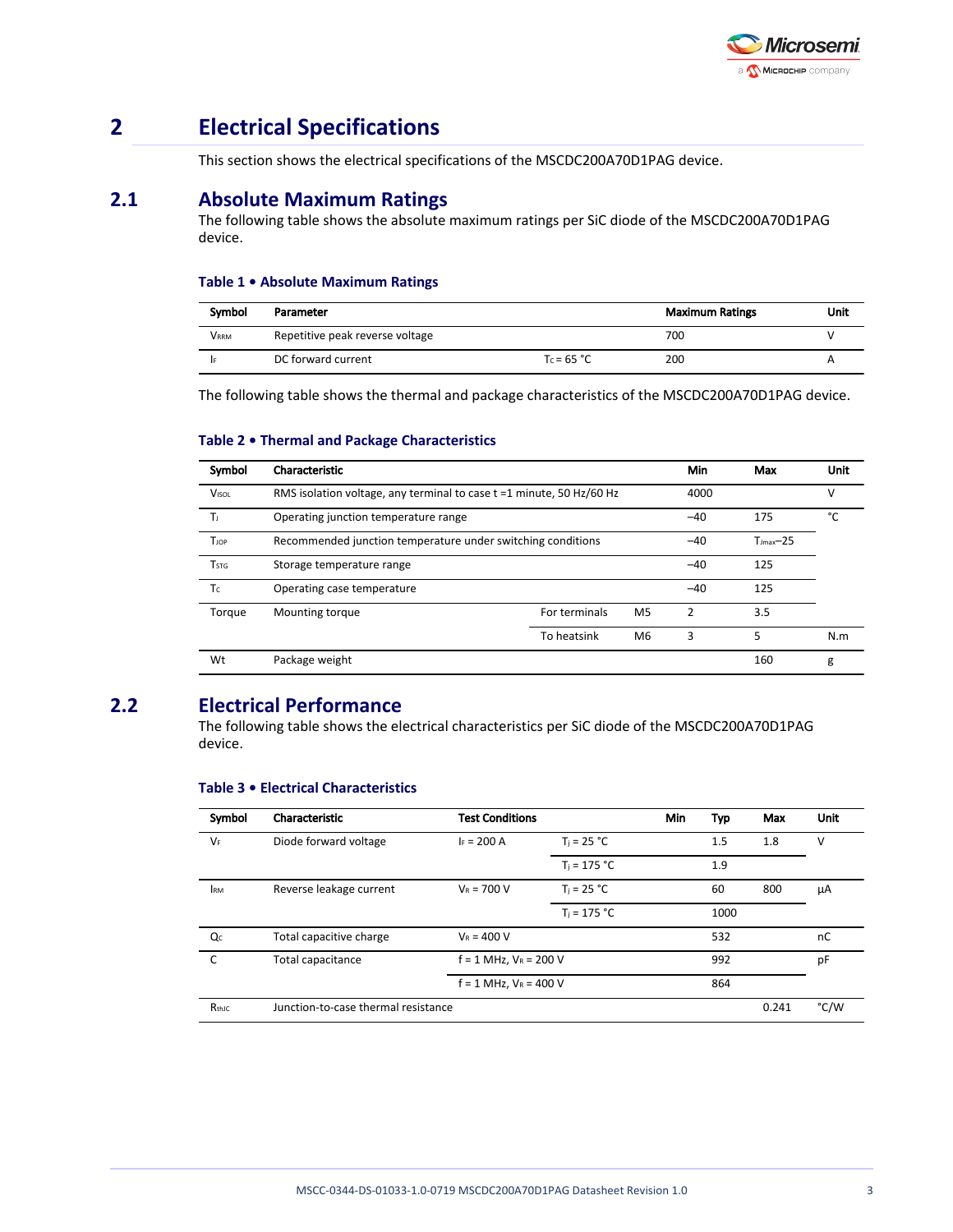

## **2.3 Typical Performance Curves**

This section shows the typical performance curves of the MSCDC200A70D1PAG device.

**Maximum thermal impedance** 



#### **Figure 1 • Maximum Transient Thermal Impedance**





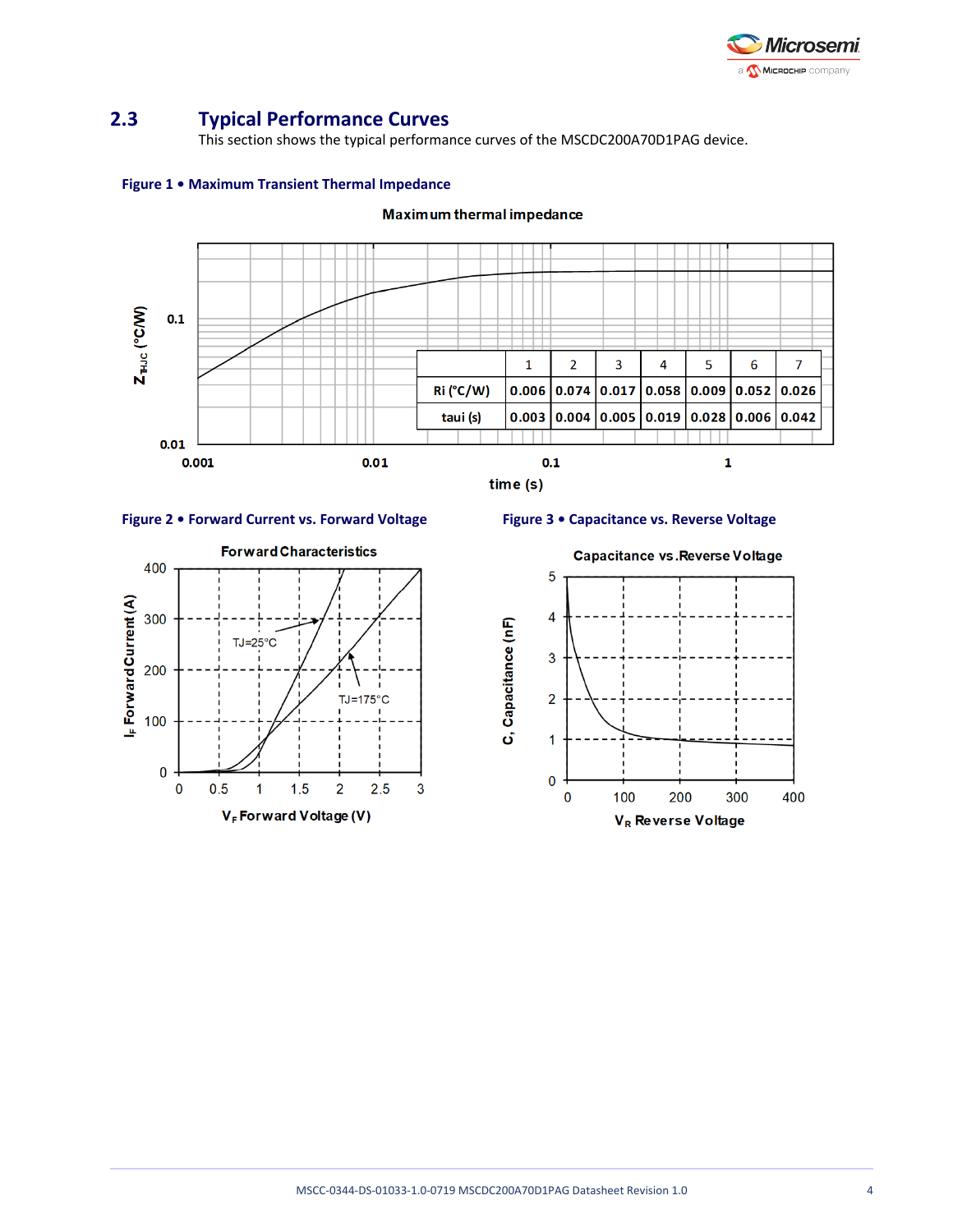

# **3 Package Specification**

This section shows the package specifications for the MSCDC200A70D1PAG device.

## **3.1 Package Outline Drawing**

The package outline of the MSCDC200A70D1PAG device is illustrated in this section. The dimensions in the following figure are in millimeters.

#### **Figure 4 • Package Outline Drawing**